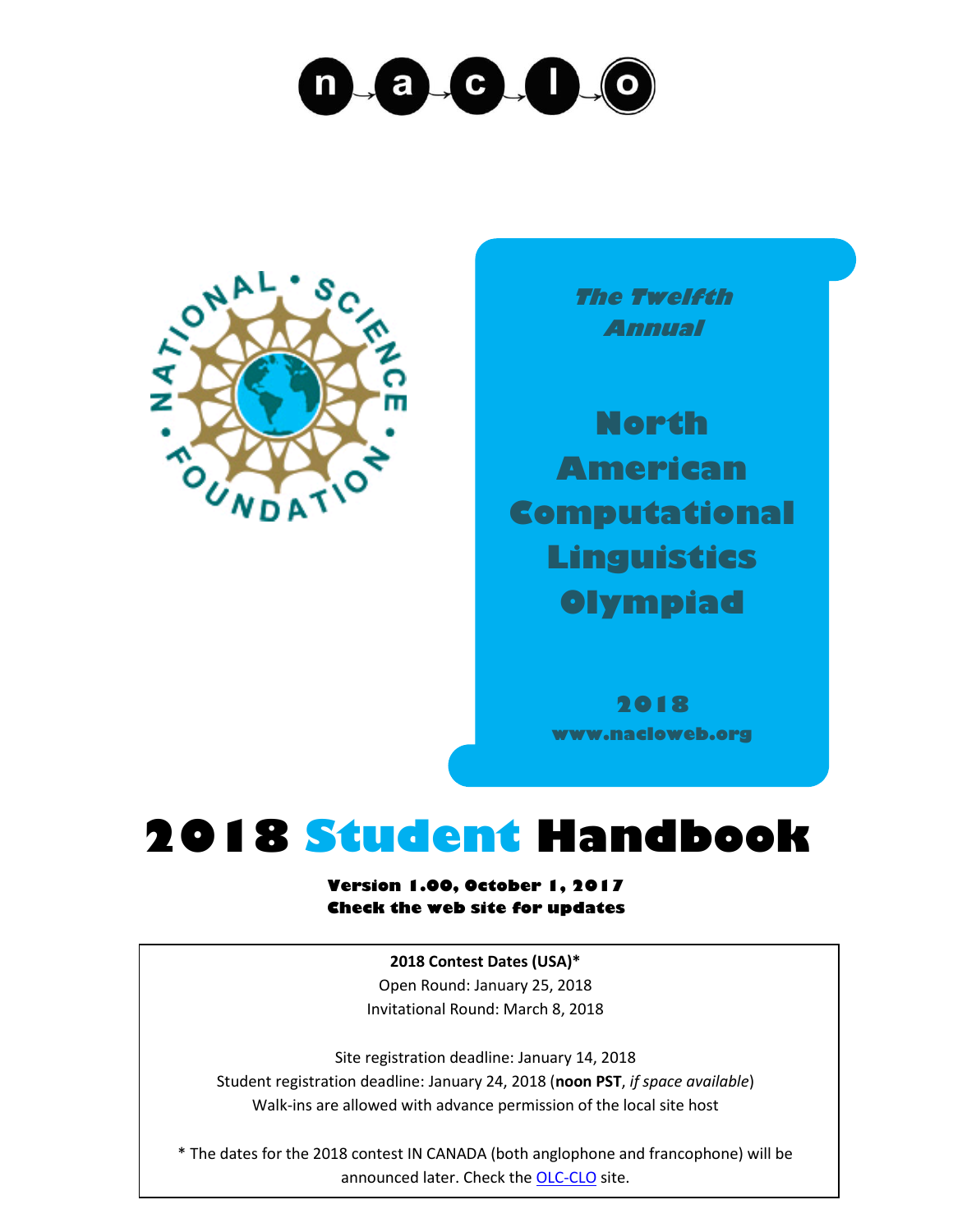

## **ABOUT**

## **Introduction**

NACLO is a fun (and educational!) contest for U.S. and Canadian high school students in which contestants compete by solving compelling and creative puzzles in linguistics and computational linguistics. Requiring no previous knowledge of linguistics, languages, or computing, these puzzles can be solved by analytic reasoning alone, and serve as a fun introduction to a field to which many high school students have never been introduced. Winners of NACLO are eligible to compete in the International Linguistics Olympiad, one of twelve international high school science Olympiads.

## **Contact**

[naclo18org@umich.edu](mailto:naclo18org@umich.edu)

## **What's New in 2018?**

#### *In the USA*

New sites in the USA have to register by January 14, 2018. Students can sign up for existing sites by noon PST on January 24, 2018.

#### *In Canada*

The contest and registration dates for the 2018 contest in Canada (both anglophone and francophone) will be announced later. Check th[e OLC-CLO](https://olc-clo.org/) site.

## **HOW TO PARTICIPATE**

#### **University sites**

Many universities provide an exam room and volunteers to facilitate NACLO. The list of available locations as of publication of this document is on Page 4, and an updated list is available on the NACLO [web site.](http://www.nacloweb.org/) Registration is available [online.](http://nacloweb.org/register_student.php)

Each university site will contact registered students with directions and other important information about the day of the contest.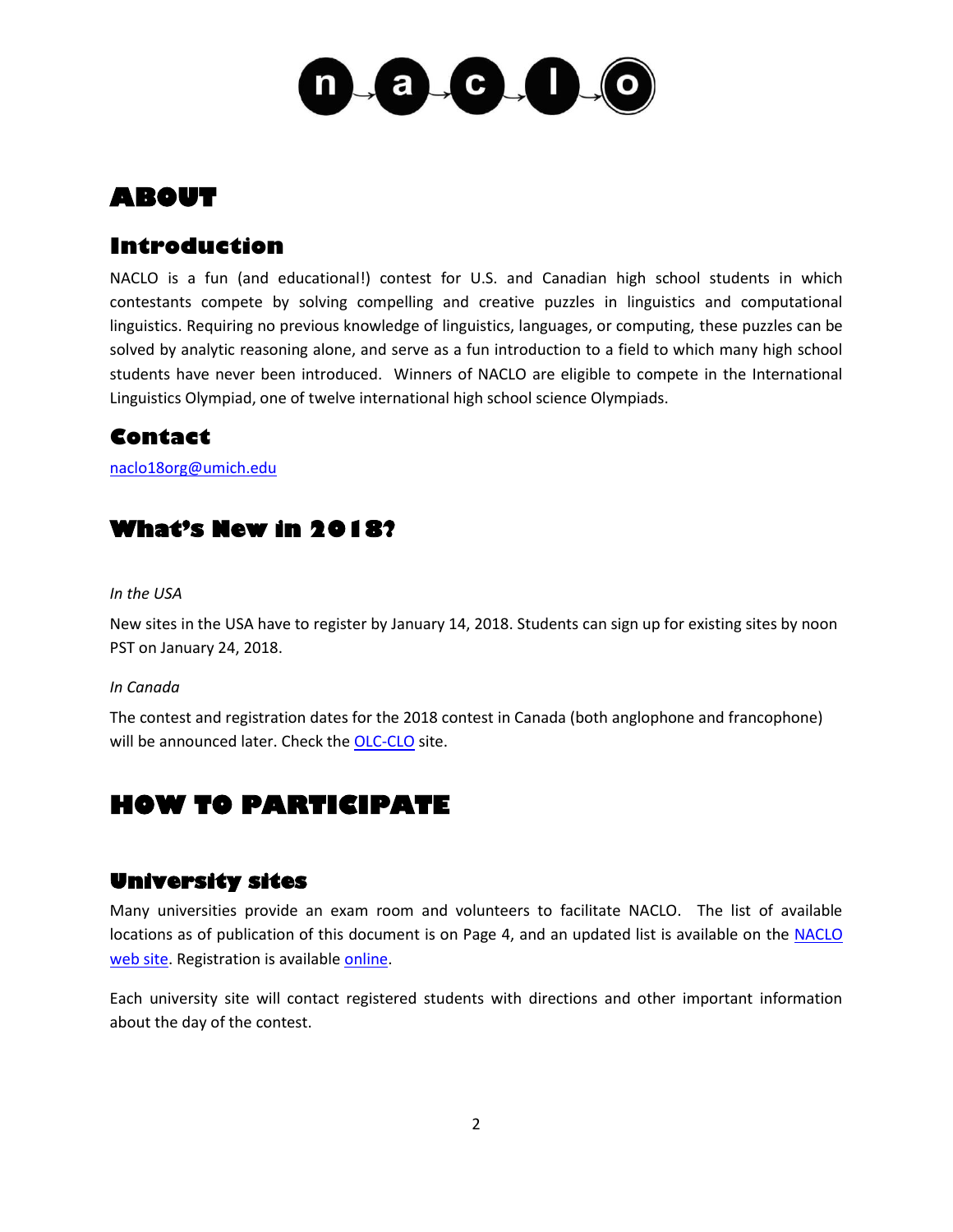

Schools that are sending several students to a university site may want to hire a school bus. If the school is not providing a school bus, students will need to arrange their own transportation with the help of their parents and teachers.

Some universities may use the contest as an opportunity to reach out to students who are interested in studying linguistics or computer science. They may provide information on careers in linguistics and language technologies and how you can study linguistics and language technologies in college.

## **High School sites**

Students who cannot or choose not to participate at a university site can participate at their own school.

In order to participate at school, students should ensure that a teacher (or other qualified administrator or librarian) at their school (or another eligible site, e.g., a local public library) will serve as a site facilitator, is aware of the rules of the contest and will supervise them on contest day. For more information about serving as a site facilitator, visit the Facilitator Handbook.

## **Student Eligibility**

*To participate in NACLO*, you must satisfy all of the following criteria:

- You have never been enrolled as a full-time college or university student.
- You will be less than 21 years old on the date of the invitational round of the NACLO.
- You are a citizen of the US or Canada or a student in a secondary school in the US or Canada.
- You are available to take the test at one of the times it's offered.
- You can either take the test at a registered university site or find a teacher or librarian who can run a high school site as specified elsewhere.

*To be eligible for the Canadian IOL team*, you must:

- Be eligible for and participate in NACLO.
- Renounce your eligibility for every other country's IOL team for the current year.
- Be a citizen of Canada or a student in a Canadian secondary school, and provide proof if asked.

*To be eligible for the US IOL team*, you must:

- Be eligible for and participate in NACLO.
- Be a citizen of the US or a student in a US secondary school, and provide proof if asked.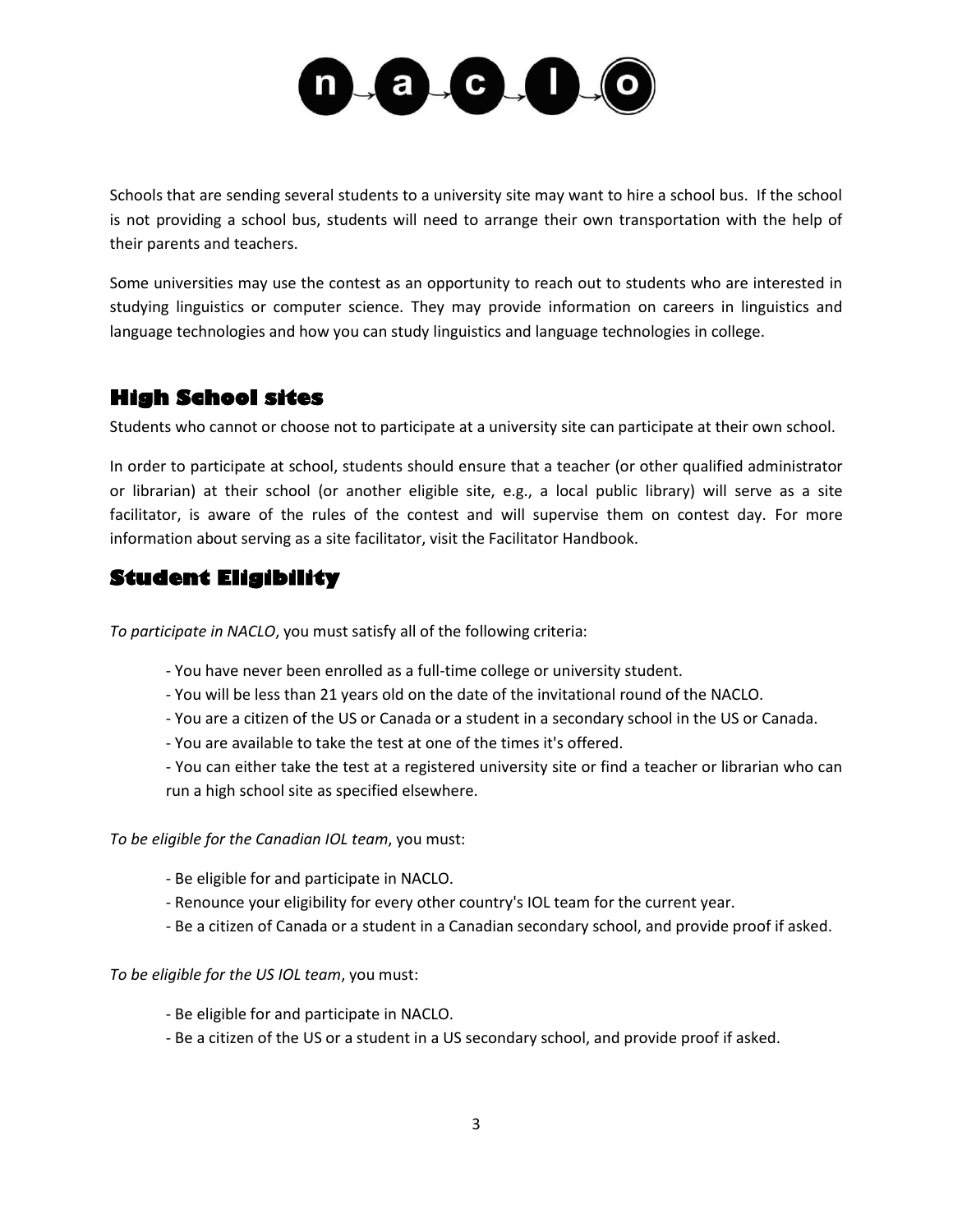# $-a + c$ ,  $1 - 0$

## **Canada**

#### **AB**

Medicine Hat College (Medicine Hat) University of Alberta (Edmonton) University of Calgary (Calgary)

#### **BC**

Simon Fraser University (Burnaby) University of British Columbia (Vancouver)

#### **NS**

Dalhousie University (Halifax)

## **United States**

## **CA**

California State University (Long Beach) SpringLight Education Institute (San Jose) San Diego State University (San Diego) Stanford University (Stanford) University of California, Irvine (Irvine) University of Southern California, ISI Campus (Marina del Rey)

## **CO**

University of Colorado (Boulder)

## **CT**

Yale University (New Haven)

## **DC**

Georgetown University (Washington, DC)

## **GA**

Emory University (Atlanta)

## **IL**

Northeastern Illinois University (Chicago) Southern Illinois University (Carbondale) University of Illinois at Urbana-Champaign (Urbana-Champaign)

#### **IN**

Goshen College (Goshen) Indiana University (Bloomington)

## **ON**

University of Ottawa (Ottawa) University of Toronto (Toronto) University of Western Ontario (London)

## **QC**

McGill University (Montreal)

University of Kentucky (Lexington)

## **MA**

Brandeis University (Waltham) Massachusetts Institute of Technology (Cambridge) University of Massachusetts (Amherst) University of Massachusetts, Lowell (Lowell)

## **MD**

Johns Hopkins University (Baltimore) University of Maryland (College Park)

## **MI**

University of Michigan (Ann Arbor)

## **MN**

Minnesota State University, Mankato (Mankato)

## **MO**

Washington University in Saint Louis (St. Louis)

## **NC**

University of North Carolina, Charlotte (Charlotte)

## **NE**

University of Nebraska, Omaha (Omaha)

#### **NH**

Dartmouth College (Hanover)

## **NJ**

**KY**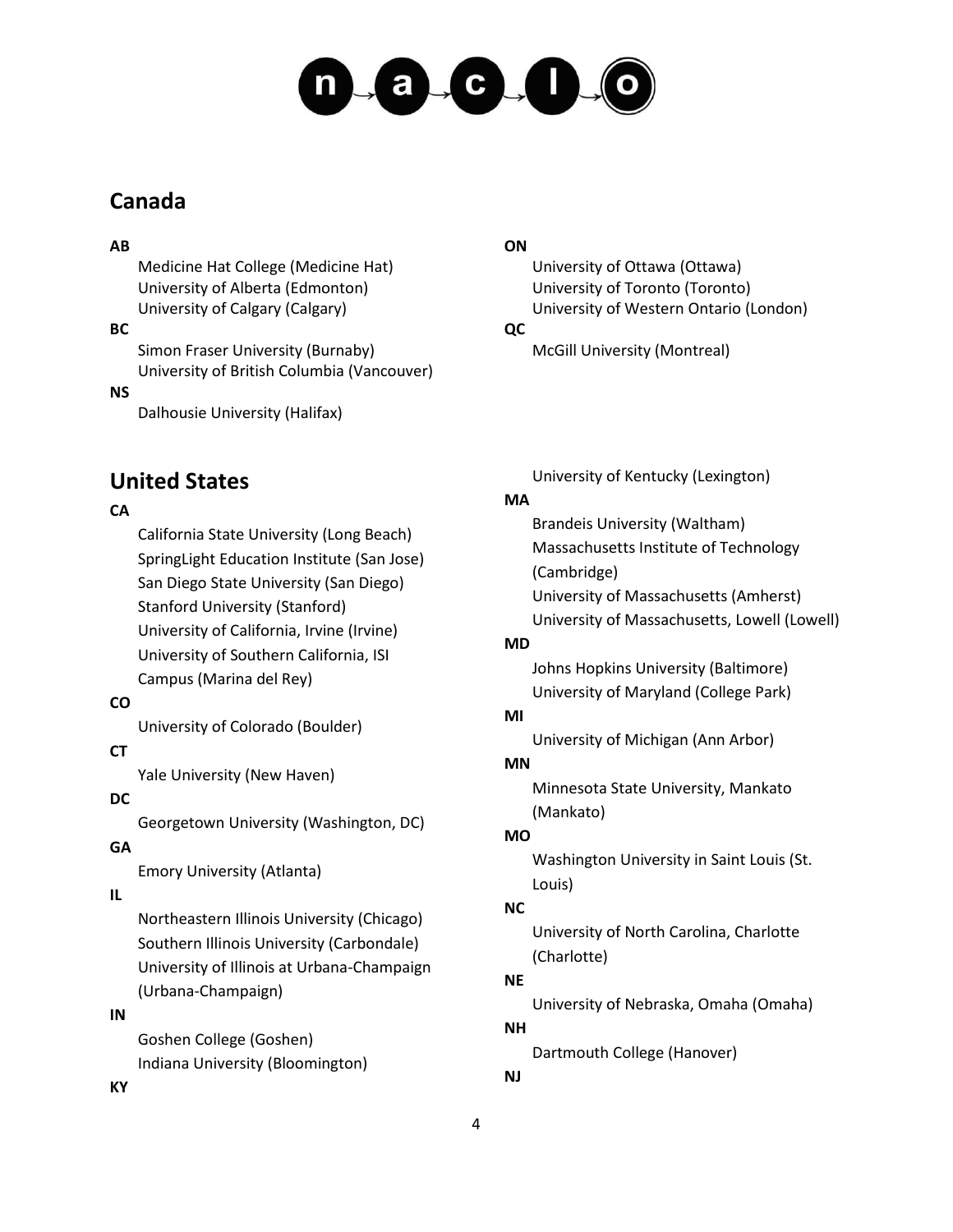# $-a + c$ ,  $1 - 0$

Montclair State University (Montclair) Princeton University (Princeton)

#### **NM**

University of New Mexico (Albuquerque)

#### **NY**

Columbia University (New York) Cornell University (Ithaca) Stony Brook University (Stony Brook) Union College (Schenectady)

#### **OH**

Ohio State University (Columbus)

#### **OR**

Oregon Mathletics (Beaverton) Oregon State University (Corvallis)

#### **PA**

Carnegie Mellon University (Pittsburgh) University of Pennsylvania (Philadelphia)

#### **TN**

Middle Tennessee State University (Murfreesboro) University of Memphis (Memphis)

## **High School Locations**

#### **TX**

Austin Math Circle (Austin) University of Houston (Houston) University of North Texas (Denton) University of Texas at Dallas (Richardson) University of Texas, Austin (Austin)

#### **UT**

Brigham Young University (Provo) University of Utah (Salt Lake City)

#### **VA**

College of William and Mary (Williamsburg)

#### **WA**

University of Washington (Seattle) Western Washington University (Bellingham)

#### **WI**

University of Wisconsin, Madison (Madison) University of Wisconsin, Milwaukee (Milwaukee)

More than 100 high schools held the contest on site in 2017. If your high school wants to participate in 2018, you and your teacher need to register. First, ensure that your high school has been registered as a host site. If not, have your teacher register it for you [here.](http://nacloweb.org/register_highsite.php) Then, your teacher should register as a High School Host [here.](http://nacloweb.org/register_highhost.php) If your teacher has questions about what is involved with serving as a coordinator, they can visit our Coordinator Handbook. You can register to participat[e here.](http://nacloweb.org/register_student.php)

## **Home Schooled Students**

If you are home schooled (according to the official rules of your state or province), you can still register for NACLO. Parents should go to the NACLO website teacher registration page (the main NACLO website under "High School Site Coordination") and register themselves as a teacher. Once you get to the "school" option you can select "home school" from the drop down menu. Once you have registered as a teacher you will be able to register your student on the student registration page (The main NACLO website under "Student Registration").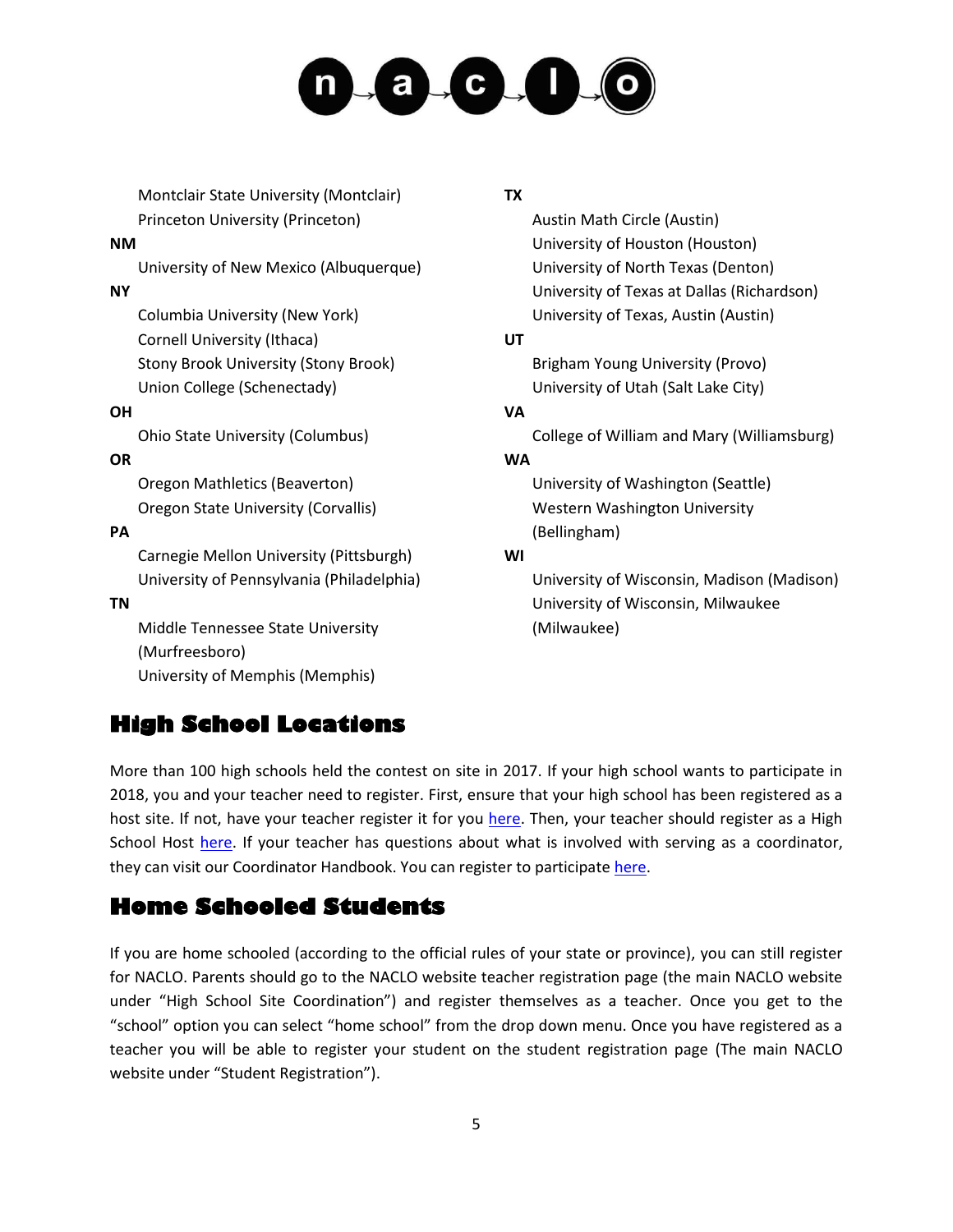

## **BEFORE THE CONTEST**

## **Training Sessions**

Some universities or high schools may provide training sessions for students in their area. These are not required for participation in NACLO and not all participating sites provide them. The training sessions may include problem solving practices, an overview of linguistics and computational linguistics, and ideas about careers in linguistics and computational linguistics.

Training sessions may be done in the evening at a university or during the school day at your school. If you are near a university that is hosting NACLO, you can check if it will have a training session by sending email to the contact person for that university listed on the web site.

A typical training session lasts from one to two hours. Some of the time is for a presentation and group problem solving. Other activities could include coming up with new problems, etc.

## **Special Needs**

If you have special needs, please notify the contest organizers **as soon as possible**, and they will try to accommodate you. You should discuss all your special needs **before the contest**.

## **What Happens on Contest Day?**

#### **Students participating at a university**

You should arrive at the university site at least 45 minutes before starting time so that you have time to find the room, check in, use the bathroom, etc. Typically, seating will be at 20 minutes before the starting time, and the rules will be read at 15 minutes before the starting time. The contest booklets will be handed out at the designated starting time, and the facilitator at the university will tell you when to start working on the problems.

#### **Students participating at a high school**

Your teacher will give you the contest location. Make sure to be there before the starting time. Typically, seating will occur at 20 minutes before the starting time, and the rules will be read at 15 minutes before the starting time. The contest booklets will be handed out at the designated starting time, and your teacher will tell you when to start working on the problems.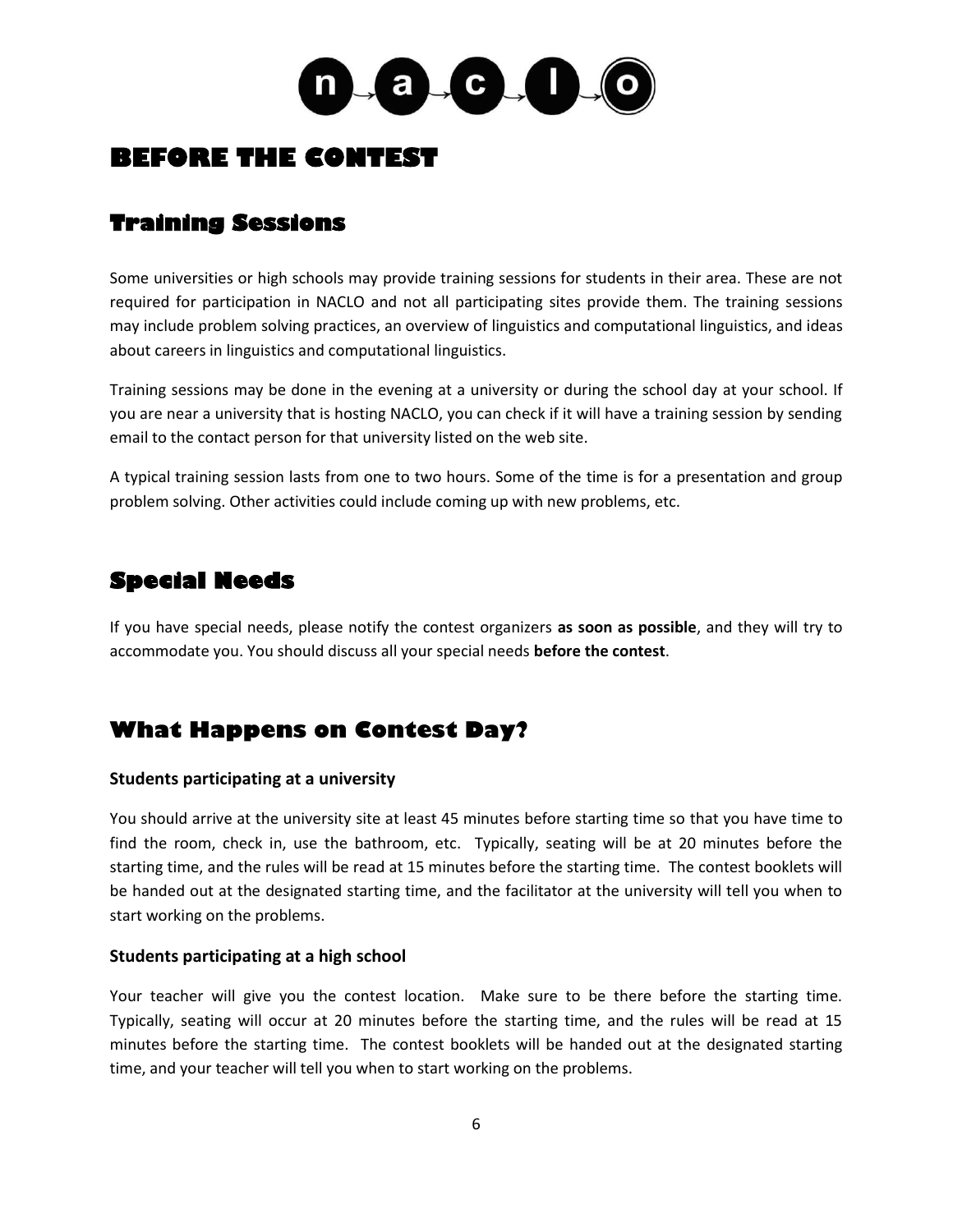

## **Other Contest Rules**

#### **Open Round**

The open round is open to all interested middle school and high school students; its purpose is to identify strong contestants who will advance to the Invitational Round.

#### **Invitational Round**

The problems in this round are harder than the Open Round problems. The purpose is to select national winners, who will be eligible to participate in the international competition, The International Linguistics Olympiad (IOL).

#### **Problems and solutions**

The Open Round is typically three hours long, whereas the Invitational Round is typically four hours long. The judges have the authority to lengthen either competition in the event of unforeseen circumstances.

Students should submit all their solutions in writing, using a *black pen*, only in the space provided and ensure that their handwriting is legible. The use of a black pen is essential to ensure legible photocopying or scanning of the solutions, which may be done to streamline the grading process.

Students are allowed to use extra blank paper; however, there should never be answers to more than one question on a single sheet of paper. Extra paper should be scanned together with the booklet. The answers will be split by problem number and shipped to graders around the world. Students should write only on one side of the papers so that these pages can be scanned if needed. Furthermore, students may not take any booklets or scratch paper with them when they leave the site.

Students may solve the given problems in any order, and should try to solve as many problems as possible. You are not penalized for incorrect answers. Some problems (mostly on the Invitational round) **may** include "practice" (explanations) and "theory" questions; the practice sections are worth approximately 60% of the score, and the theory sections are worth approximately 40%. Students may receive partial credit for providing an incomplete solution to a problem, and/or partial credit for specific ideas for solving it. Thus, if they have ideas for solving a problem, they should write them even if they have not been able to develop a complete solution. In other words, students should be encouraged to show their work and/or thought process when solving these problems.

Given the large number of expected participants in the first round, most or all the problems in that round will not require a "theory" part. Instead, the answers will be automatically gradeable. "Blue," "17", "1A, 2D, 3D, 4E, 5C", "nihuetzi," and "A>C>G>F>B>E>D" are fine answers. The problem booklets will be designed to include an answer sheet.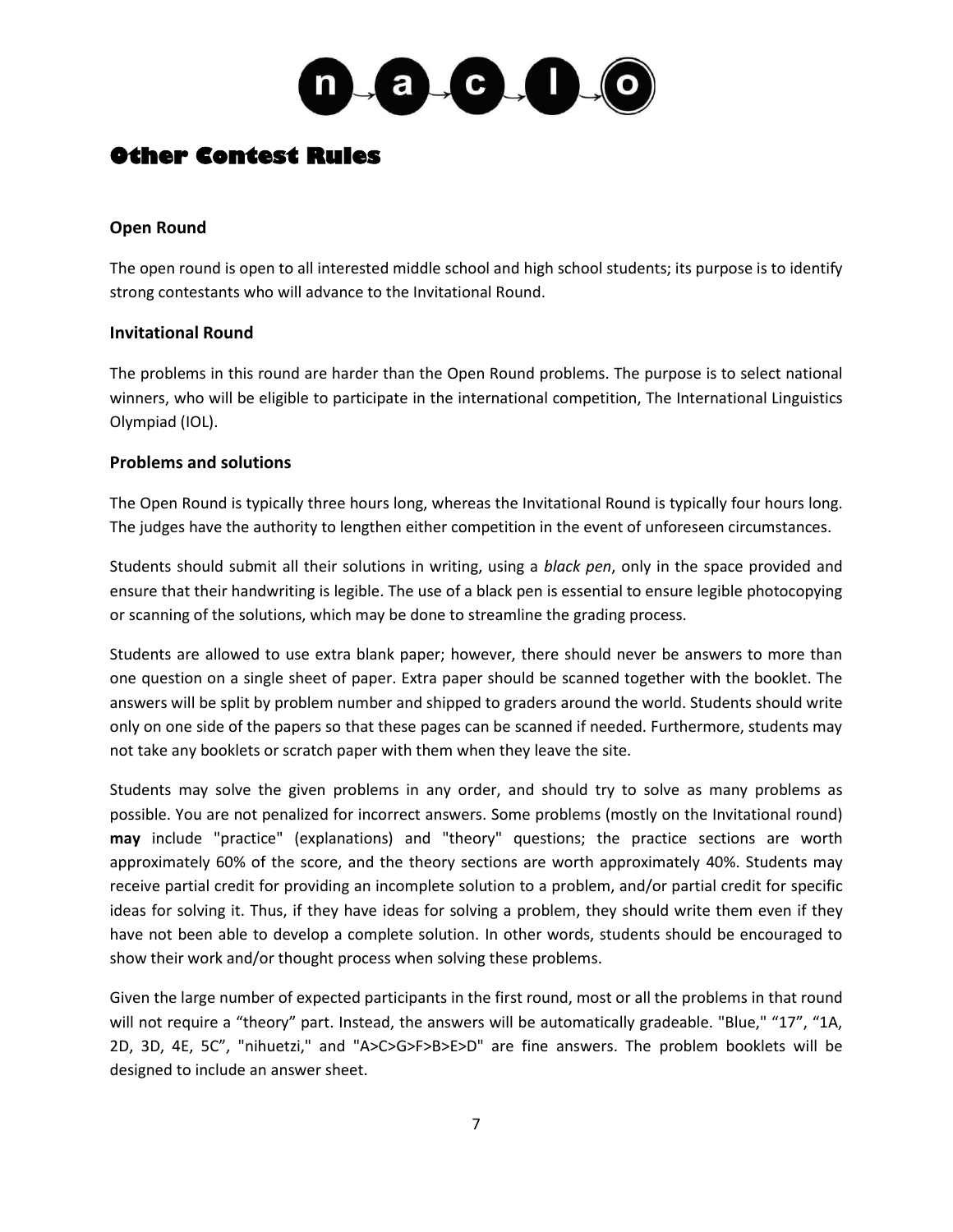

#### **Allowed and disallowed materials**

Students should bring their own pens and pencils. Students are **not** allowed to bring their own paper. The facilitators will provide all paper needed.

Participants should write their solutions in black ink, and may use pencils only for scratch work. They may use blank paper for scratch work; however, they should copy their final solutions into the spaces provided in the problem booklet, and they may enclose additional sheets only if the space in the booklet is insufficient. Scratch paper is to be handed in with the answer booklet, but kept separate from it.

Students may not use any electronic devices except basic wristwatches. In particular, they may not use calculators, computers, tablets, cell phones, pagers, or wristwatches with built-in calculators. Attempts to use electronic devices will normally lead to disqualification. If a student has any medical electronic devices, required for health reasons, he or she should let the facilitators know before the contest.

Participants may not use any written or printed materials such as books or their own notes produced before the contest.

#### **Conduct during the contest**

Students should follow all instructions of the facilitators; if they have questions about the rules or acceptable conduct during the contest, they should raise their hand and ask a facilitator.

Students may not talk with anyone except facilitators, and may not collaborate with other contestants. Attempts to communicate with other contestants will normally lead to disqualification.

Bags should be placed under the seats before the contest, and may not be used during the contest. If students have brought snacks, these should be placed on the desk before the contest begins.

If a student has a cell phone, pager, or any other sound-emitting device in his or her bag, he or she should turn it off before the contest. Just switching it to vibrate or silent mode is not sufficient.

Participants may take bathroom breaks during the contest; however, they may not take their bags, any electronic devices, problem booklets, or their notes with them when temporarily leaving the room. Also, two contestants may not take a bathroom break at the same time.

Unless the local facilitator overrides this rule (e.g., due to university or high school regulations), students may bring a snack into the contest site and eat during the contest, but they should be considerate of others. In particular, they should avoid "noisy" foods, such as foil-wrapped chocolates, and foods with a strong odor. The facilitators have the authority to remove any types of food from the contest site if they feel that these types of food may distract other contestants. Noisy wrappers should be opened before the contest begins.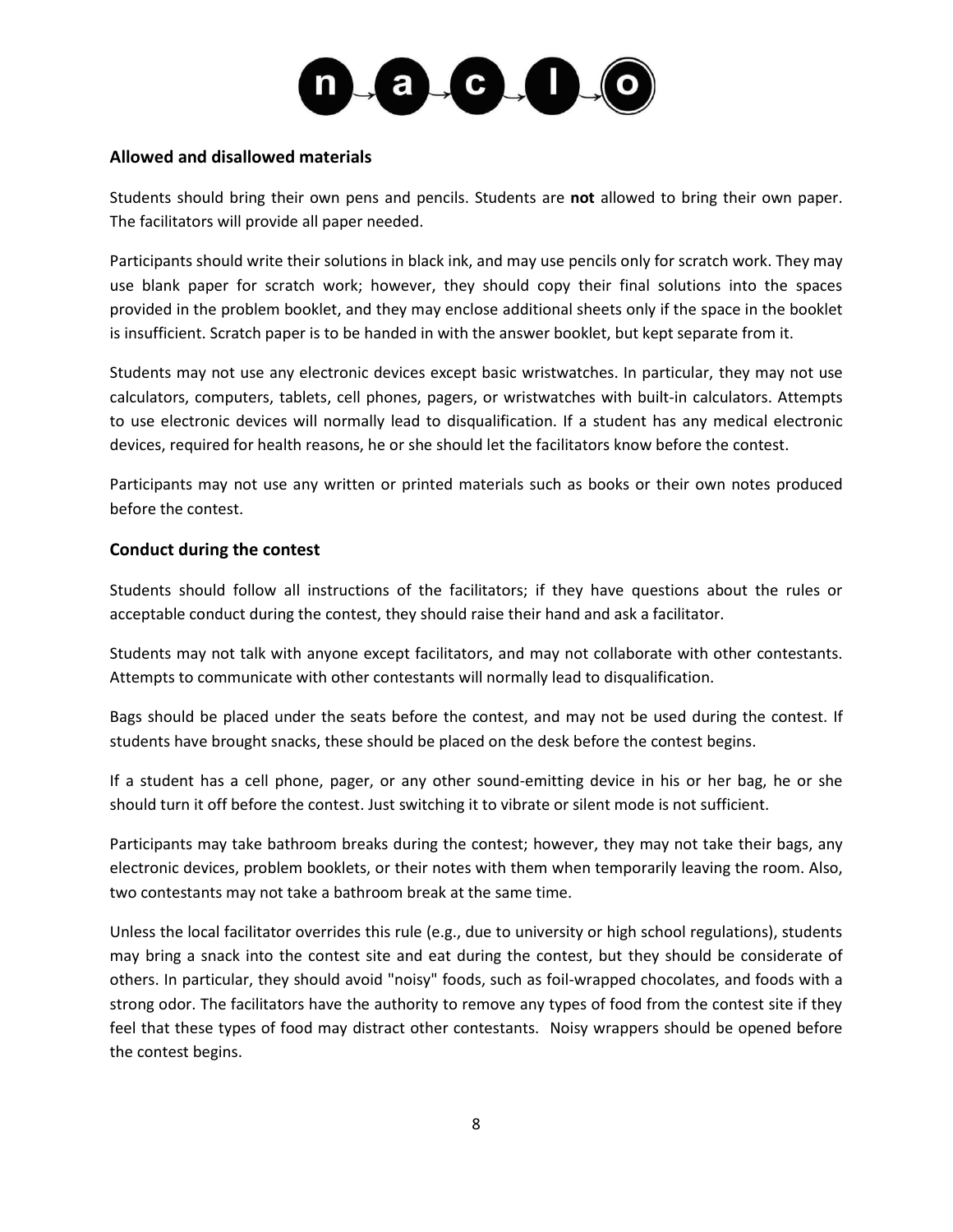

If students arrive late, they may still participate in the contest; however they may not ask facilitators to repeat any instructions or announcements that have been missed. Also, they may not ask for time extensions in the end of the contest, which means that they will have less time than the other contestants.

#### **Questions during the contest**

If a student has a question, he or she needs to raise a hand, and one of the facilitators will talk with him/her. When talking with a facilitator, students should keep their voices low, to make sure that they do not distract other contestants and do not accidentally provide a hint for solving the problem.

If a student needs a clarification for a specific problem, the facilitator will need to contact the judges via email, which means that an immediate answer may not be available. Please note that local facilitators are unable to answer student questions without contacting the judges. If the judges agree that the problem requires a clarification or correction, they will normally announce it to all site facilitators via email.

If the judges feel that an answer is already contained in the booklet, or that attempting to give a student an answer may give someone an unwanted hint, they may refuse to answer the question by telling the student that they are unable to answer the question.

#### **Scoring**

Every problem will be worth a specified number of points; harder problems are generally worth more points.

The judges will score each solution based on its correctness, quality, and clarity, and determine the overall score as the sum of solution scores. The judges will complete the scoring and announce the results (ideally, within three to six weeks after the competition).

*The judges are solely responsible for scoring the solutions, ruling on unforeseen situations, and selecting the winners; their decisions are final.*

## **FREQUENTLY ASKED QUESTIONS**

#### **How does a student register for the competition?**

The competition is intended for students in the 13-18 age group. If you are younger than 13, with parental permission, you can also participate. In this case, please **do not register online**. Instead, ask your parents to contact [naclo18org@umich.edu](mailto:naclo18org@umich.edu) directly.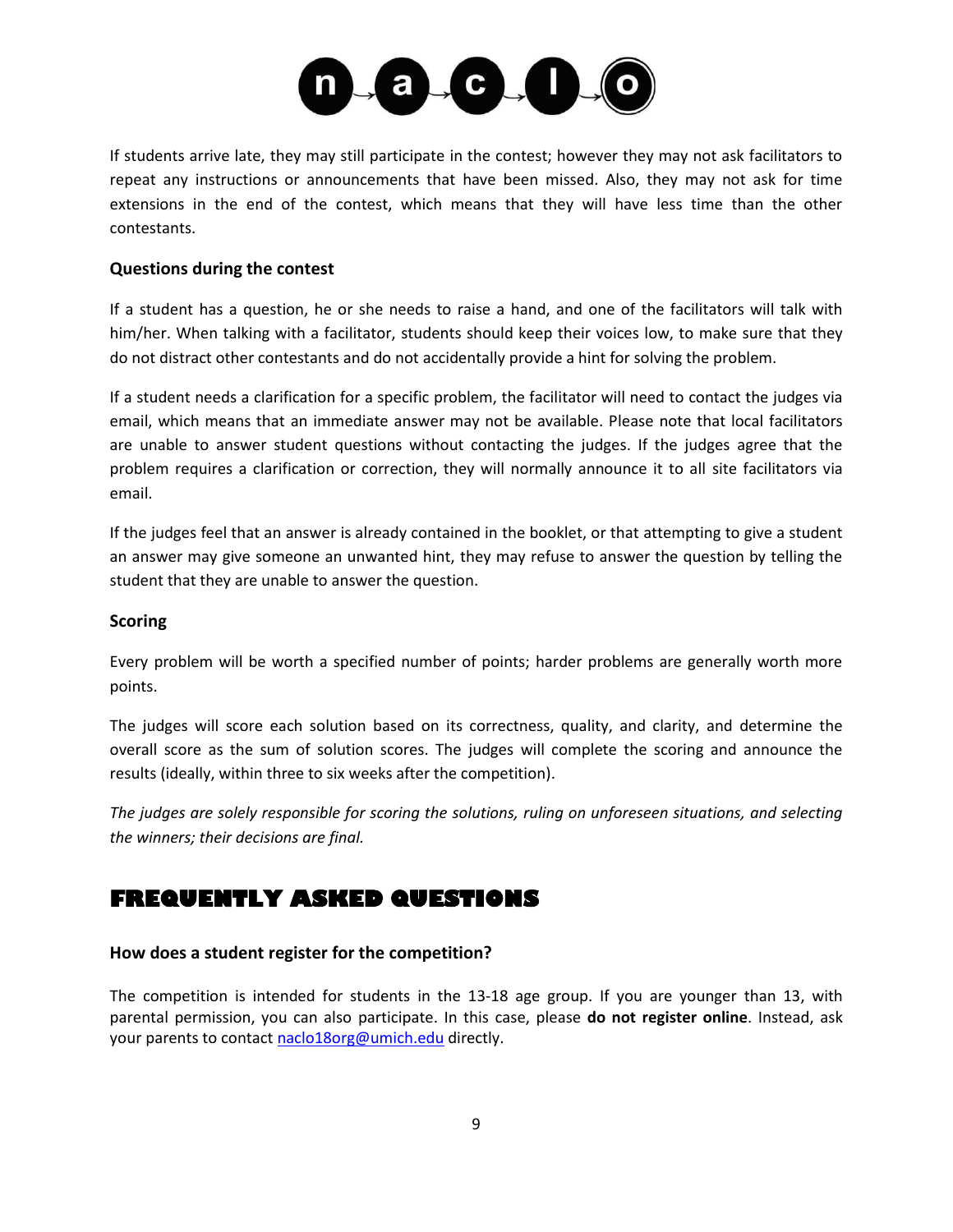

You should register through the NACLO web site [\(www.nacloweb.org\)](http://www.nacloweb.org/). The registration form is located by clicking on the "student" tab. In the registration form, you must choose one of three options regarding where you will be participating:

• Choose **High School Site** if you plan to participate at your high school. This involves having a teacher or administrator supervise the contest at your school. This person should carefully review the facilitator responsibilities listed in the relevant handbook.

#### OR

• Choose **University Site** if you plan to participate at a NACLO university site. This involves going to the university to take the test. If your city has a university site, we encourage you to participate at this site. An up to date list of university sites is available at on the NACLO web site.

#### OR

• If you are home schooled, you can still register! Ask your parent to register according to the instructions for home school sites earlier in this document.

#### **How long is the competition?**

The Open Round is three hours long; however, note that the judges have the authority to lengthen it in the event of unforeseen circumstances. The start time of the Open Round depends on the time zone. Time zones not listed below should make special arrangements with the organizers in advance.

| Time for the Open Round | Start   | End                |
|-------------------------|---------|--------------------|
| Pacific                 | 9:00am  | 12:00noon          |
| Mountain                | 10:00am | 1:00 <sub>pm</sub> |
| Central                 | 9:00am  | 12:00noon          |
| Eastern                 | 10:00am | 1:00 <sub>pm</sub> |
| Atlantic                | 11:00am | 2:00 <sub>pm</sub> |

The start times shown here are when students can work on the problems. Registration and other administrative activities happen earlier. Try to be at your site 45 minutes prior to the designated start time.

If your time zone is not listed here, please contact [naclo18org@umich.edu](mailto:naclo18org@umich.edu) for specific information about the start and end times in your time zone.

The Invitational Round is four hours long. The contest starts at 9 AM in all time zones except the Atlantic Time Zone.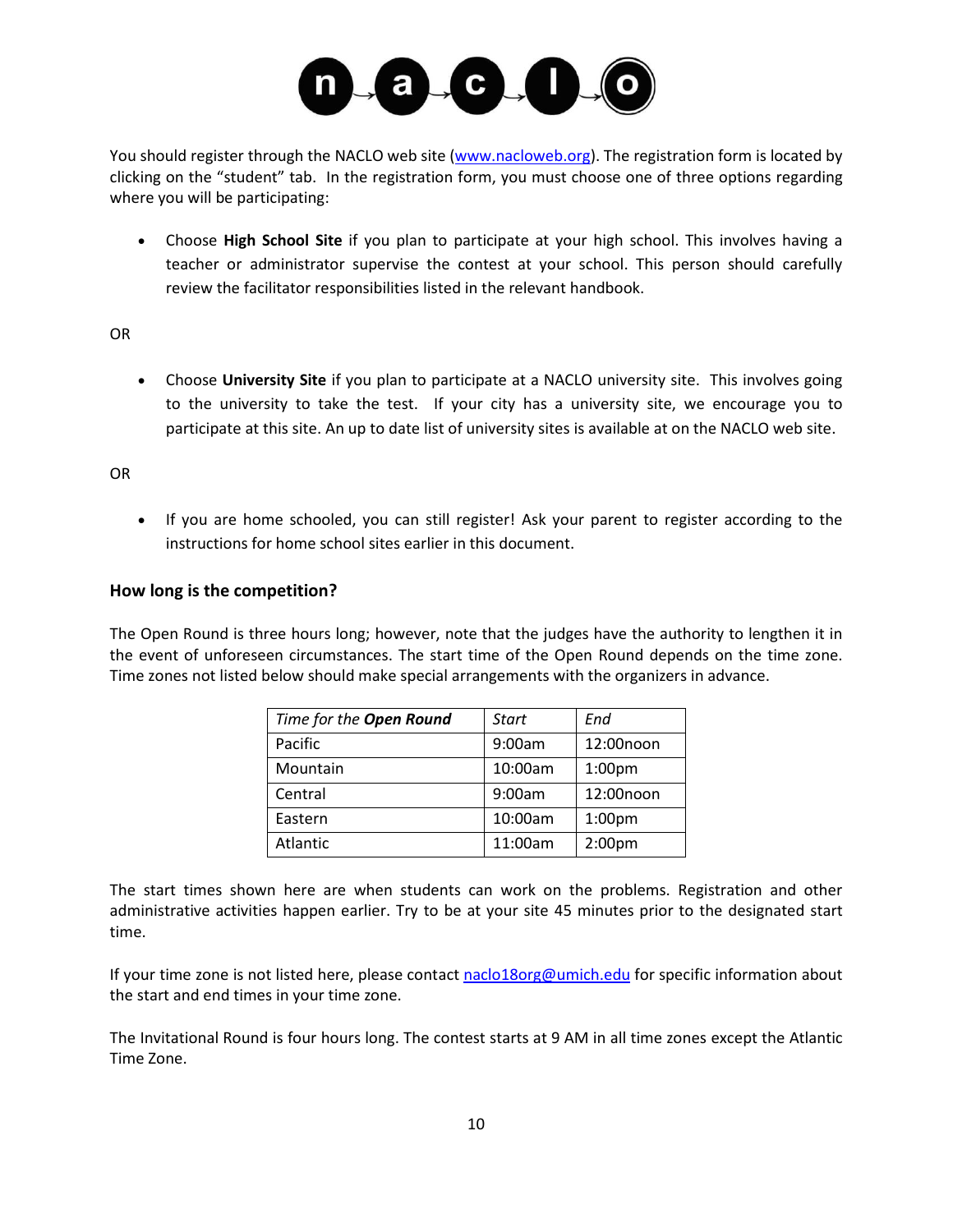

| Time for the Invitational Round | <b>Start</b> | End                |
|---------------------------------|--------------|--------------------|
| Pacific                         | 9:00am       | 1:00 <sub>pm</sub> |
| Mountain                        | 9:00am       | 1:00 <sub>pm</sub> |
| Central                         | 9:00am       | 1:00 <sub>pm</sub> |
| Eastern                         | 9:00am       | 1:00 <sub>pm</sub> |
| Atlantic                        | 10:00am      | 2:00 <sub>pm</sub> |

#### **Can younger students (e.g., middle school students) participate?**

Yes, they can. In fact, we will award a special certificate to the top students who participate in the 8<sup>th</sup> grade or below. Students younger than 13 should see our special registration instructions above.

#### **How many problems should I expect?**

You should expect 6-8 problems during the Open Round and 7-10 (generally harder) problems in the Invitational Round.

#### **What problem types should I expect?**

You may encounter the following problem types; however, this list is not exhaustive, and you may also get problems of other types. The problems will contain all information required for solving them, and you do not need any specialized linguistic knowledge.

- *Translation problems:* A problem includes a set of sentences in a foreign language and their translations into English, which may be in order or out of order. Your task is to learn as much as possible from these translations and then translate other given sentences to or from English. Note that the foreign language may have "tricky" structure and grammar. For example, German sentences often end in verbs. Japanese people talk differently about their family and about someone else's family. Some languages do not use articles or any equivalent of "to be." Others treat animate and inanimate objects differently. Be prepared to figure out these unfamiliar features from the text.
- *Number problems:* A problem includes foreign sentences that describe basic arithmetic facts, such as "six times four is twenty-four," and your task is to figure out how to translate different numbers and expressions. Some languages use bases other than ten; others use different words for the same number depending on the objects being counted, etc.
- *Writing systems:* Your task is to figure out how a particular writing system works and then use it to write out a given text, such as an ancient inscription. Some languages are written right to left or top to bottom, others do not use vowels, etc.
- *Calendar systems:* Your task is to figure out what calendar was used by a particular civilization based on sentences that refer to it.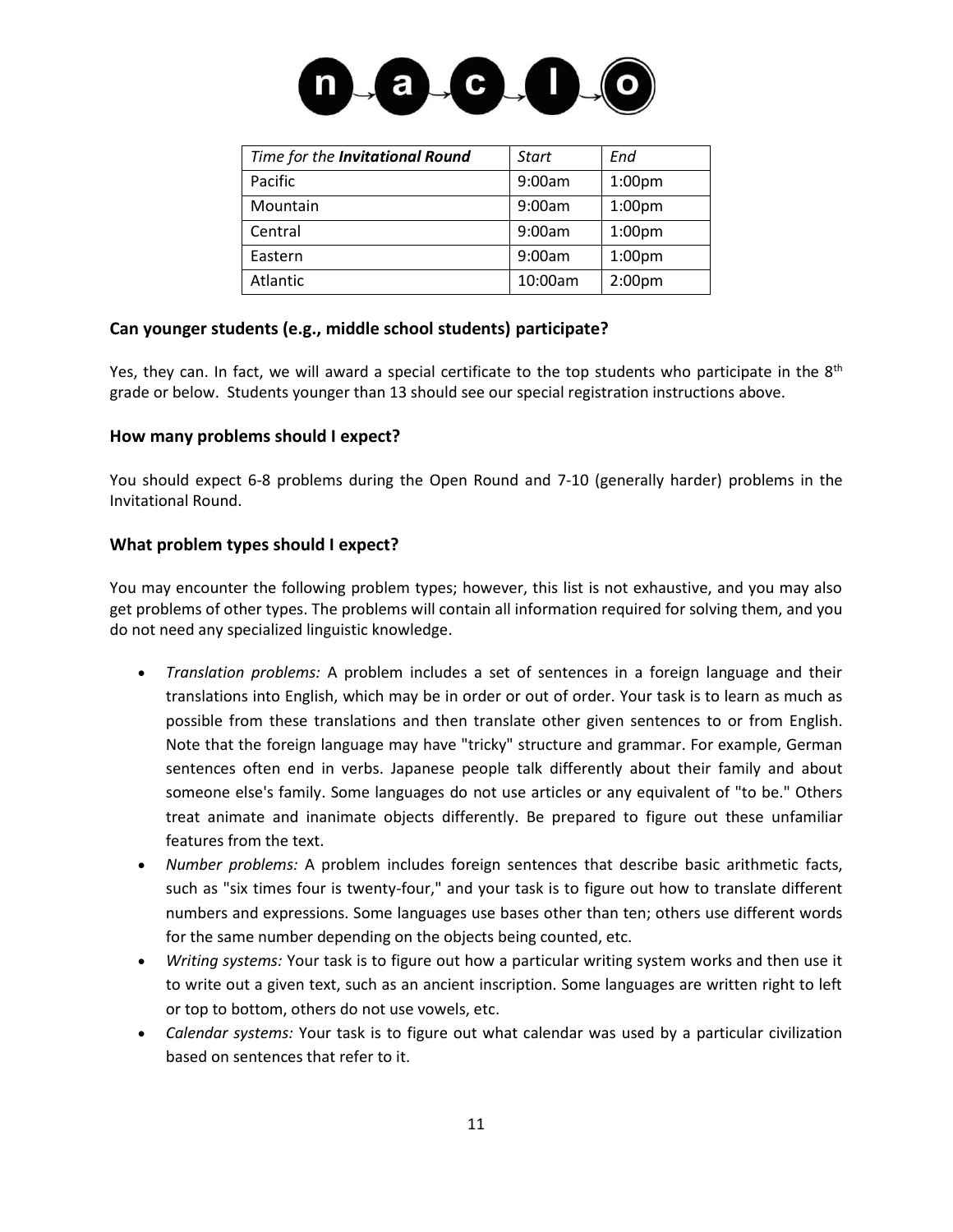

- *Formal problems:* In this context, "formal" means that you have to build a logical model of a language phenomenon. For example, a transformation rule may say "to convert an active voice sentence to passive voice, make the object of the former sentence the subject of the latter one, convert the verb to passive by using an appropriate form of the verb "to be" with the past participle of the verb, and add "by" before the word that was the subject of the former sentence." If we apply this rule to "Maya ate an apple," we get "An apple was eaten by Maya."
- *Phonological problems:* Your task is to figure out the relationship between the sounds of a language and its writing system.
- *Computational problems:* Your task is to develop a procedure to perform a particular linguistic task in a way that can be carried out by a computer.
- *Other types:* Deciphering kinship systems, transcribing spoken dialogue, associating sentences with images, translating unknown languages from scratch, and many other types of problems.

#### **Where can I find example problems and related reading materials?**

You may find some [reading materials](http://nacloweb.org/resources.php) on the NACLO website; note that these readings are not required for participation. You may also find more than 200+ past problems on the main website under "[Practice](http://nacloweb.org/practice.php)  [Problems](http://nacloweb.org/practice.php)."

You may find even more problems by searching the web for "*IOL*" or "*linguistics olympiad*," where "IOL" stands for "International Linguistics Olympiad."

#### **What knowledge and skills do I need?**

You mostly need logical thinking, as well as basic general knowledge, such as about arithmetic and standard calendars. You do not need prior knowledge of linguistics, computer science, programming, or foreign languages.

#### **How many people participate in NACLO?**

Recently, 1,700+ students have been participating yearly at 100+ high school sites and about 50 university sites.

#### **What happens if I do well?**

If you earn a high score at the Open Round, you will advance to the Invitational Round. You will be notified if you are invited to participate in the Invitational Round. The top scorers in the Invitational Round will be invited to an online practice program. The top-scoring four US students and the topscoring four Canadian students in the Invitational Round will be chosen to represent the United States and Canada at the International Linguistics Olympiad. Additionally, four more top-scoring US students on an as-yet undetermined combination of the Open Round and Invitational Round may be invited as a second team to represent the United States at the International Linguistics Olympiad.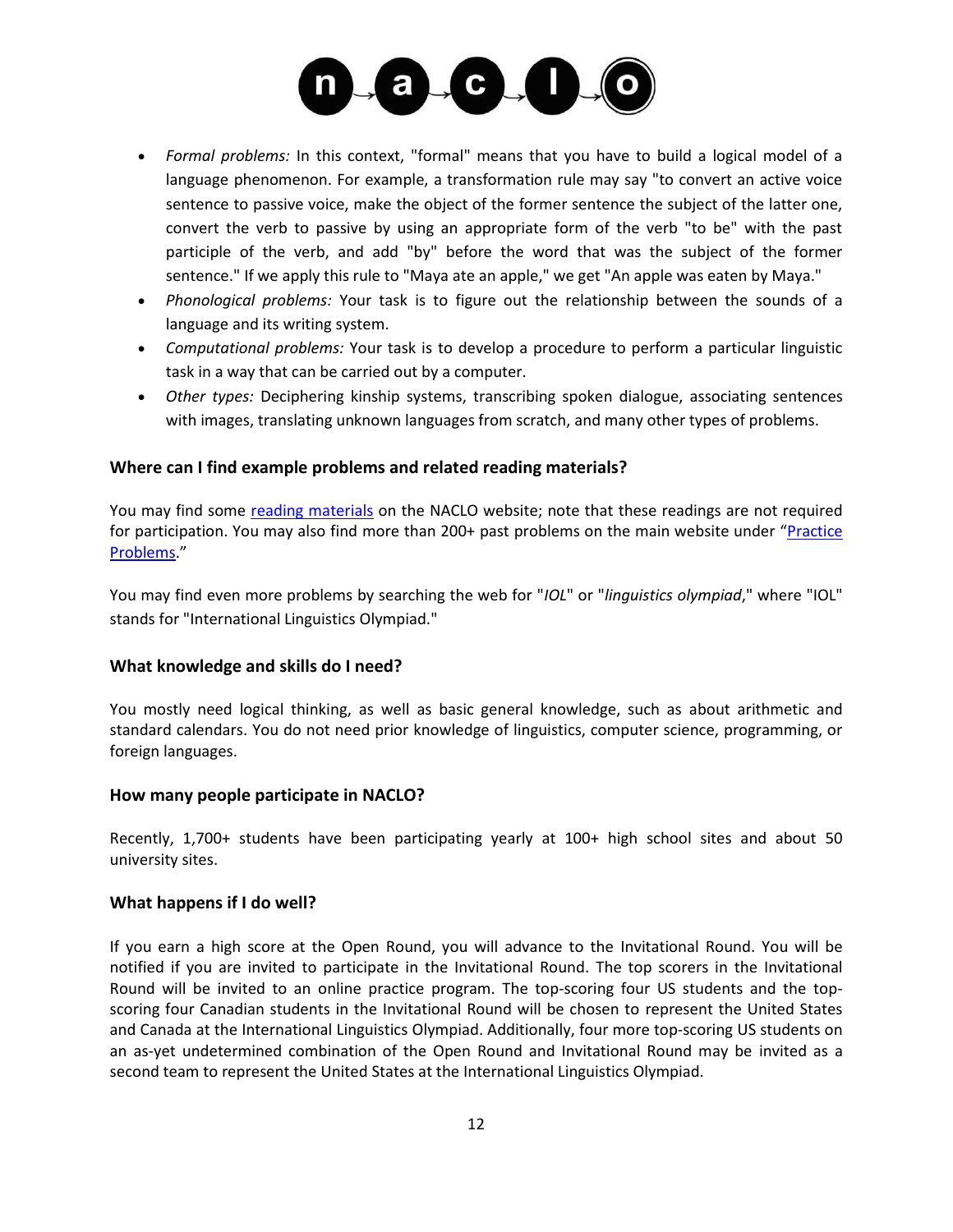

#### **If I advance to the International Linguistics Olympiad, will I have to pay for my trip?**

We are working on the funding for participating in the international competition, and we will probably be able to provide funding for all teams. At the very least, the top team of the United States will have full funding. If you are a member of a team that does not have full funding from NACLO, you would need to help pay for your trip.

#### **How well did the United States teams do at the IOL in 2007-2017?**

In 2007, the United States participated in the International Linguistics Olympiad for the first time. The top US team tied for first place; furthermore, one of the US contestants, Adam Hesterberg, earned the highest score in the individual contest and won one of two "first diplomas." In 2008, the top US team tied for the first/second place, and the second team tied for the third/fourth place. Furthermore, US contestant Hanzhi Zhu received a gold medal. The 2009 team earned a team gold. In 2010, the team earned the most awards ever – a gold medal (Ben Sklaroff), two silvers, three bronzes in the individual contest + the team first place for the highest team score at the individual contest. In 2011, even more awards came the US team's way, including a gold medal for Morris Alper.

2012 was another very successful year with two US students (Alex Wade and Anderson Wang) getting gold medals, four others getting silver or bronze, and one of the two US teams winning the team contest. In 2013, Alex Wade won a gold medal with the highest score among all participants whereas one of the US teams (Team Red) won the team contest. In 2014, Darryl Wu won an individual gold medal, and USA Red won a team gold medal. In 2015, James Wedgwood, James Bloxham, and Kevin Yang won individual gold medals. USA Red finished in first place among all teams based on the average score in the individual contest and also finished in second place in the team event. In 2016, US contestant James Wedgwood won a gold medal in the individual round for the second year running and US contestants also scooped three silver medals and two bronze medals. Additionally, USA Red earned the team trophy for the highest combined score on the individual event. Continuing the trend, the teams also won six medals at the 2017 IOL. Brian Xiao of USA Red won a gold medal while silver medals went to three other US contestants and bronze to two other US contestants.

You may find more information about the results at the International Linguistics Olympiad website and the NSF press releases on the NACLO website.

#### **How well did Canada do at the IOL?**

Canada participated in the IOL for the first time in 2011. The team received a bronze medal (Daniel Mitropolsky) in 2011. In 2013, Daniel Lovsted won a bronze medal. In 2014, Daniel Lovsted won an individual gold medal, Yan Huang received a silver medal, Simon Huang got a bronze medal, while the Canadian team finished in second place overall based on the average score in the individual contest. In 2015, Emma McLean received a bronze medal.

#### **What if my question was not answered above?**

If you have further questions, please contact [naclo18org@umich.edu.](mailto:naclo18org@umich.edu)